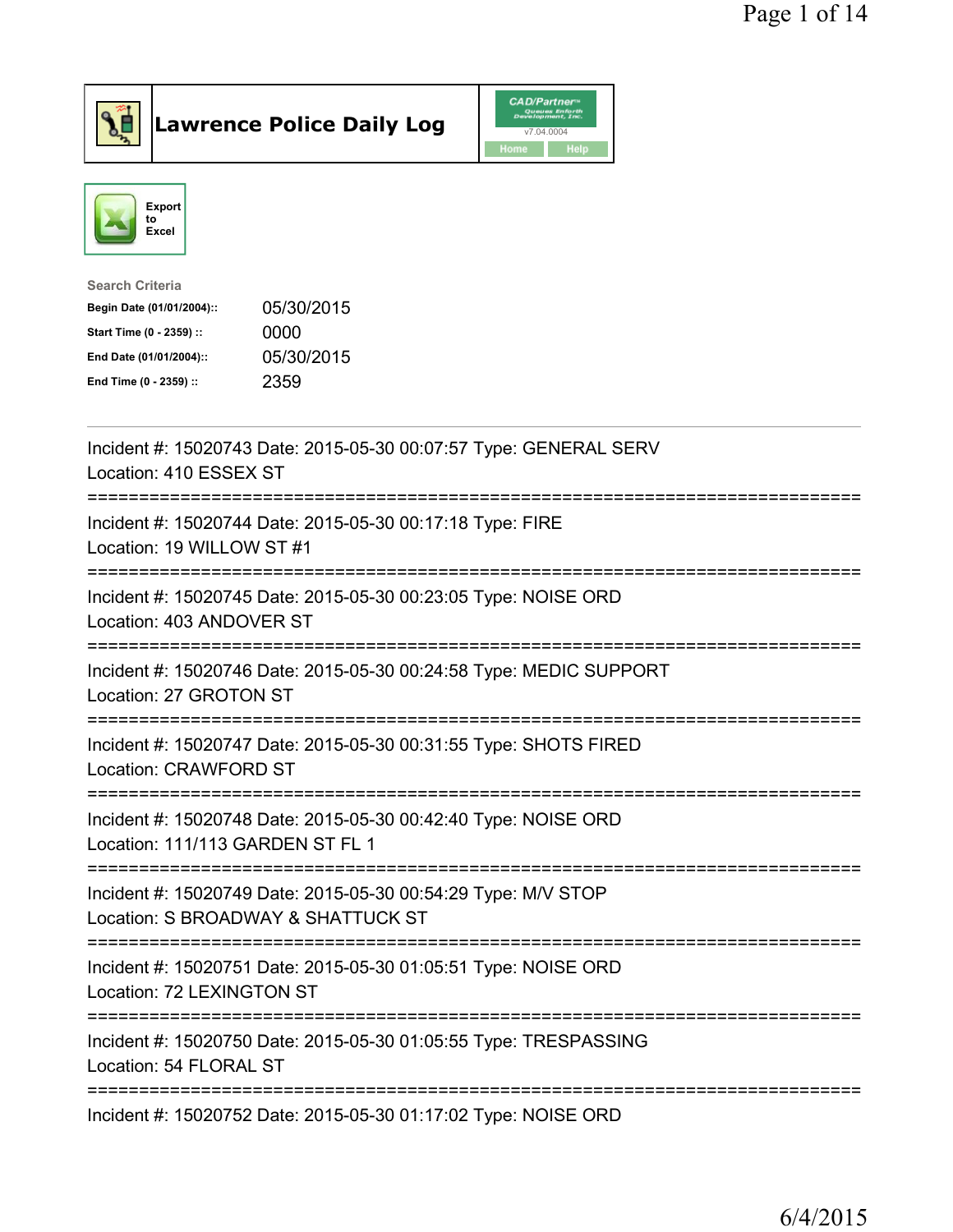| Location: 76 LEXINGTON ST<br>=======================                                                                                     |
|------------------------------------------------------------------------------------------------------------------------------------------|
| Incident #: 15020753 Date: 2015-05-30 01:18:33 Type: UNKNOWN PROB<br>Location: 99 ESSEX ST<br>====================================       |
| Incident #: 15020754 Date: 2015-05-30 01:37:36 Type: NOISE ORD<br>Location: APPLETON ST & METHUEN ST                                     |
| Incident #: 15020755 Date: 2015-05-30 01:41:35 Type: M/V STOP<br>Location: HAMPSHIRE ST & LOWELL ST<br>=======================           |
| Incident #: 15020756 Date: 2015-05-30 02:01:20 Type: NOISE ORD<br>Location: 21 ROYAL ST #2R                                              |
| Incident #: 15020757 Date: 2015-05-30 02:12:32 Type: NOISE ORD<br>Location: HAFFNER'S CAR WASH / 69 PARKER ST                            |
| Incident #: 15020758 Date: 2015-05-30 02:23:48 Type: FIGHT<br>Location: 64 BERKELEY ST                                                   |
| Incident #: 15020759 Date: 2015-05-30 02:24:51 Type: DISTURBANCE<br>Location: 190 ESSEX ST                                               |
| Incident #: 15020760 Date: 2015-05-30 02:26:31 Type: DISTURBANCE<br>Location: 16 HOBSON ST #2                                            |
| Incident #: 15020761 Date: 2015-05-30 02:28:54 Type: NOISE ORD<br>Location: 12 WASHINGTON ST FL 2<br>=================================== |
| Incident #: 15020763 Date: 2015-05-30 02:32:45 Type: M/V STOP<br>Location: AMESBURY ST & LOWELL ST                                       |
| Incident #: 15020762 Date: 2015-05-30 02:32:51 Type: DISORDERLY<br>Location: 195 ESSEX ST                                                |
| Incident #: 15020765 Date: 2015-05-30 02:34:18 Type: SUS PERS/MV<br>Location: NEW BALANCE ATHLETIC SHOE CORP / 5 S UNION ST              |
| Incident #: 15020764 Date: 2015-05-30 02:34:33 Type: DISORDERLY<br>Location: SAM'S FOOD STORE / 389 BROADWAY                             |
| Incident #: 15020766 Date: 2015-05-30 02:49:23 Type: NOISE ORD<br>Location: 29 OLIVE AV                                                  |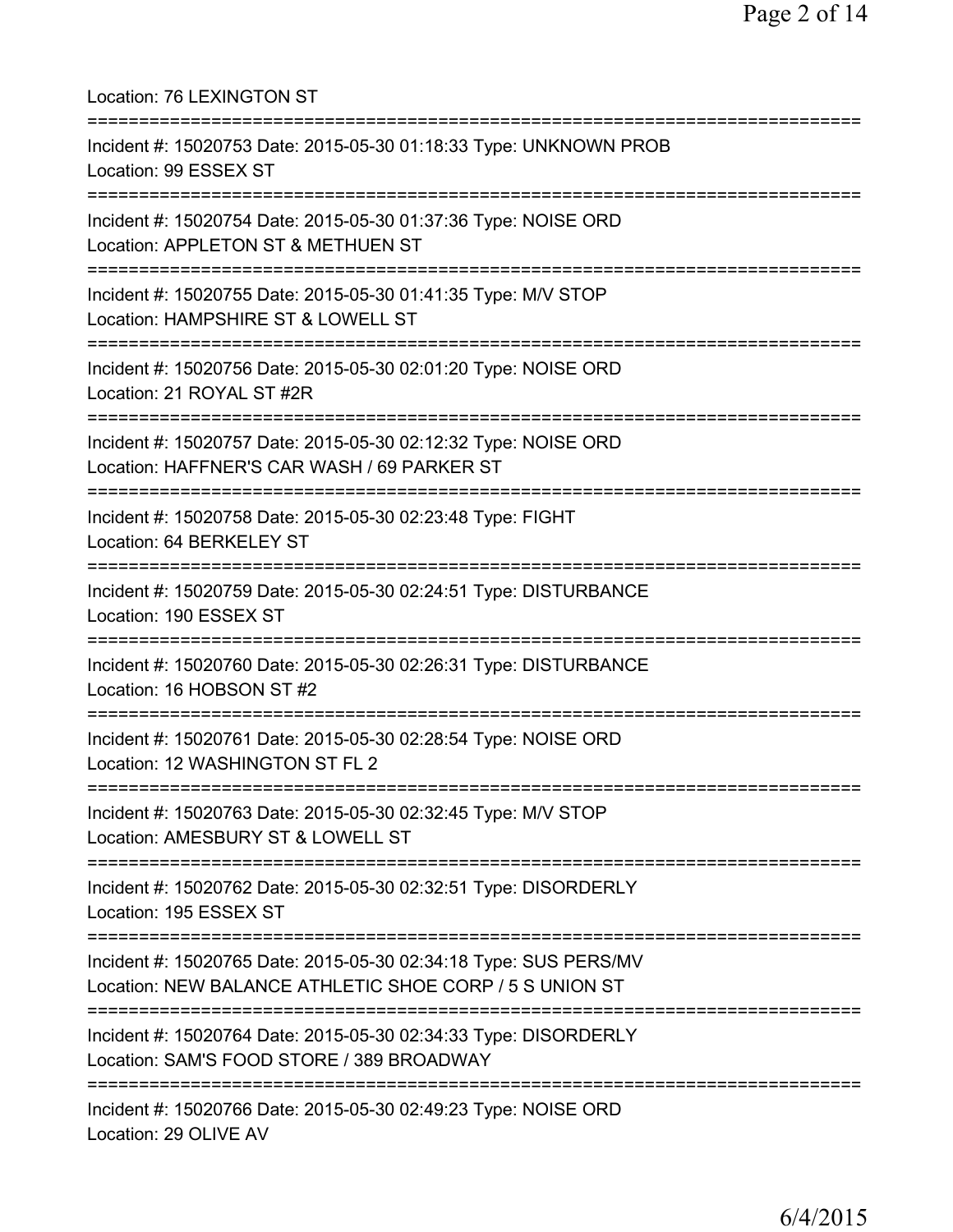| Incident #: 15020767 Date: 2015-05-30 02:49:44 Type: DISTURBANCE<br>Location: 4 KENDALL ST          |
|-----------------------------------------------------------------------------------------------------|
| Incident #: 15020768 Date: 2015-05-30 02:52:03 Type: ALARMS<br>Location: WENDYS / 55 HAMPSHIRE ST   |
| Incident #: 15020769 Date: 2015-05-30 03:10:54 Type: ABAND MV<br><b>Location: DUCK BRIDGE</b>       |
| Incident #: 15020770 Date: 2015-05-30 03:24:57 Type: DOMESTIC/PAST<br>Location: 32 MONTGOMERY ST    |
| Incident #: 15020771 Date: 2015-05-30 03:31:18 Type: DISORDERLY<br>Location: 24 SPRINGFIELD ST      |
| Incident #: 15020772 Date: 2015-05-30 03:41:28 Type: FIGHT<br>Location: 7-ELEVEN / 703 HAVERHILL ST |
| Incident #: 15020773 Date: 2015-05-30 03:56:14 Type: DISORDERLY<br>Location: 24 SPRINGFIELD ST      |
| Incident #: 15020774 Date: 2015-05-30 04:01:27 Type: NOISE ORD<br>Location: 140 FARNHAM ST          |
| Incident #: 15020775 Date: 2015-05-30 04:05:41 Type: B&E/PROG<br>Location: 68 DORCESTER ST          |
| Incident #: 15020776 Date: 2015-05-30 04:46:27 Type: NOISE ORD<br>Location: 15 CLARKE ST            |
| Incident #: 15020777 Date: 2015-05-30 04:53:20 Type: MAL DAMAGE<br>Location: 49 BROOKFIELD ST       |
| Incident #: 15020778 Date: 2015-05-30 06:08:09 Type: UNWANTEDGUEST<br>Location: 54 FLORENCE AV      |
| Incident #: 15020779 Date: 2015-05-30 06:24:35 Type: GENERAL SERV<br>Location: 283 S BROADWAY       |
| Incident #: 15020780 Date: 2015-05-30 06:38:14 Type: DISTURBANCE<br>Location: 112 JACKSON ST FL 1   |
|                                                                                                     |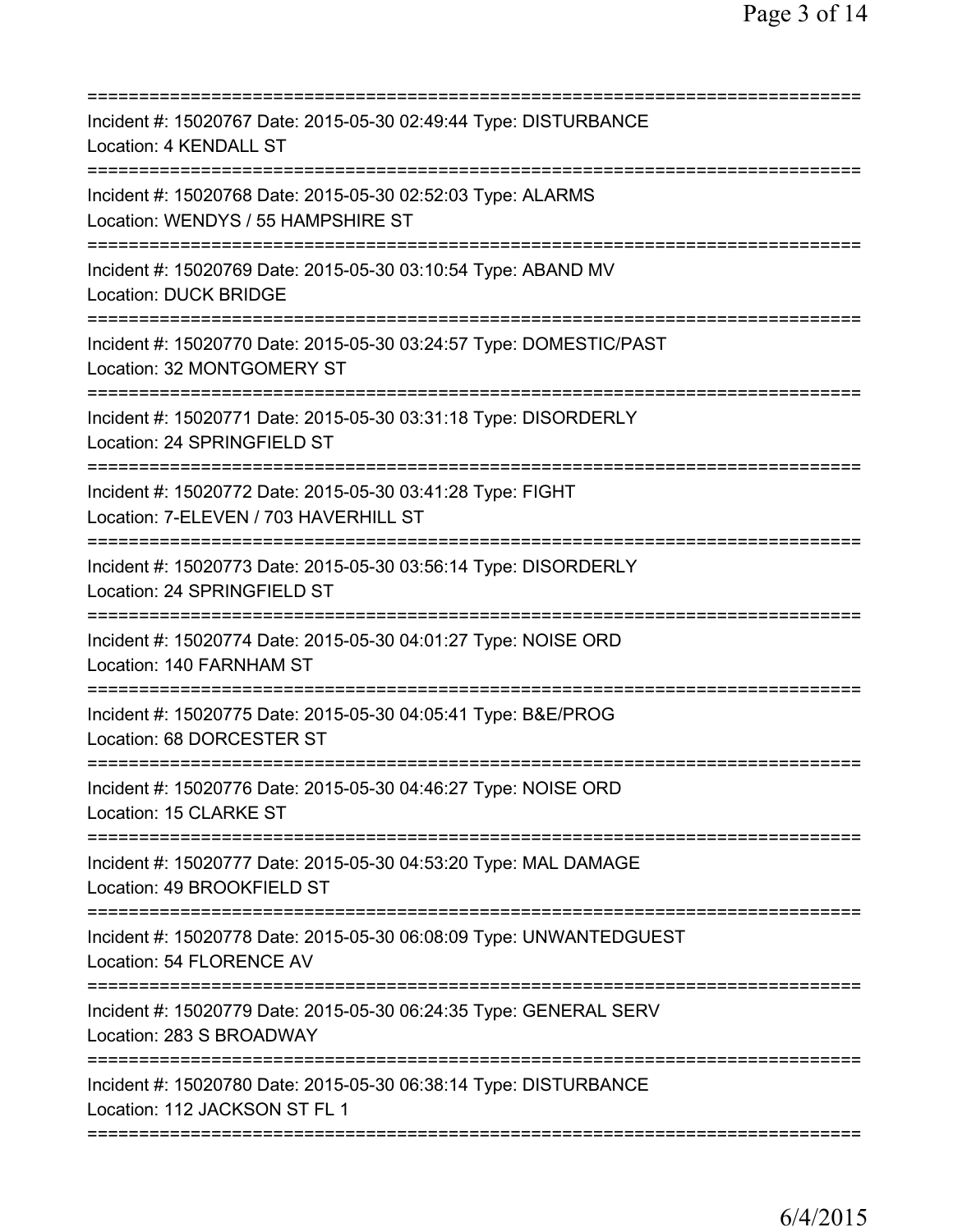| Incident #: 15020781 Date: 2015-05-30 06:46:09 Type: SUS PERS/MV<br>Location: LAWRENCE ST & MAPLE ST                                                                     |
|--------------------------------------------------------------------------------------------------------------------------------------------------------------------------|
| Incident #: 15020782 Date: 2015-05-30 06:47:31 Type: ALARMS<br>Location: 571 HAVERHILL ST FL 1                                                                           |
| Incident #: 15020783 Date: 2015-05-30 06:50:15 Type: CLOSE STREET<br>Location: HAMPSHIRE ST & PARK ST                                                                    |
| Incident #: 15020784 Date: 2015-05-30 06:58:59 Type: PARK & WALK<br>Location: BROADWAY                                                                                   |
| Incident #: 15020785 Date: 2015-05-30 08:05:53 Type: M/V STOP<br>Location: LAWRENCE ST & PARK ST                                                                         |
| Incident #: 15020786 Date: 2015-05-30 08:18:34 Type: M/V STOP<br>Location: ERVING AV & SHORT ST                                                                          |
| Incident #: 15020787 Date: 2015-05-30 08:18:47 Type: ALARM/BURG<br>Location: 165 CRAWFORD ST                                                                             |
| Incident #: 15020788 Date: 2015-05-30 08:26:36 Type: ALARMS<br>Location: 274 COLONIAL RD                                                                                 |
| ===============<br>Incident #: 15020789 Date: 2015-05-30 08:34:51 Type: ALARMS<br>Location: 2 EVERETT ST                                                                 |
| Incident #: 15020790 Date: 2015-05-30 08:36:14 Type: MAN DOWN<br>Location: FREEDOM TIRE / 160 S BROADWAY                                                                 |
| Incident #: 15020791 Date: 2015-05-30 08:56:19 Type: ALARM/BURG<br>Location: RIO BAR AND GRILL / 9 APPLETON ST                                                           |
| ================================<br>=====================================<br>Incident #: 15020792 Date: 2015-05-30 08:57:30 Type: IDENTITY THEFT<br>Location: 20 KNOX ST |
| Incident #: 15020793 Date: 2015-05-30 09:11:10 Type: LARCENY/PAST<br>Location: 22 CAMELLA TEOLI WY                                                                       |
| Incident #: 15020794 Date: 2015-05-30 09:15:17 Type: DISTURBANCE<br>Location: 298 HOWARD ST FL 3                                                                         |
| Incident #: 15020795 Date: 2015-05-30 09:35:48 Type: ALARM/BURG                                                                                                          |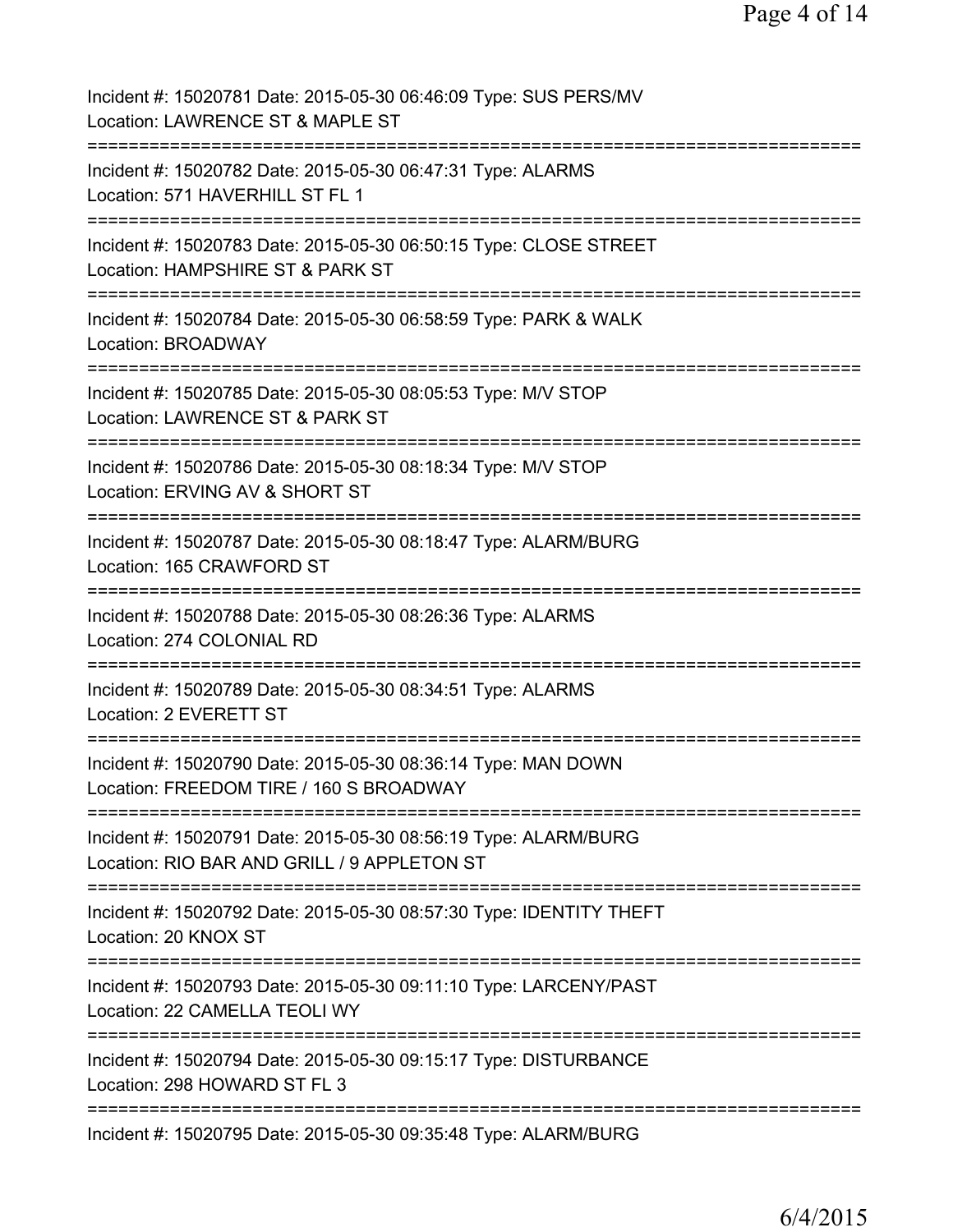Location: HAFFNER'S CORPORATE OFFICE / 2 INTERNATIONAL WY =========================================================================== Incident #: 15020796 Date: 2015-05-30 09:43:40 Type: LARCENY/PAST Location: TRAIN STATION / 211 MERRIMACK ST =========================================================================== Incident #: 15020797 Date: 2015-05-30 09:51:31 Type: HIT & RUN M/V Location: 12 MARSHALLS WY =========================================================================== Incident #: 15020798 Date: 2015-05-30 10:03:36 Type: AUTO ACC/NO PI Location: HAMPSHIRE ST & HAVERHILL ST =========================================================================== Incident #: 15020799 Date: 2015-05-30 10:04:23 Type: SUICIDE ATTEMPT Location: 305 HAMPSHIRE ST #B =========================================================================== Incident #: 15020800 Date: 2015-05-30 10:14:43 Type: ALARM/BURG Location: SOUTH LAWRENCE EAST SCHOOL / 165 CRAWFORD ST =========================================================================== Incident #: 15020801 Date: 2015-05-30 10:39:39 Type: B&E/PAST Location: 144 BERKELEY ST =========================================================================== Incident #: 15020802 Date: 2015-05-30 10:43:41 Type: LIC PLATE STO Location: 101 SHAWSHEEN RD =========================================================================== Incident #: 15020803 Date: 2015-05-30 10:45:09 Type: NOISE ORD Location: 100 TREMONT ST =========================================================================== Incident #: 15020804 Date: 2015-05-30 10:49:55 Type: ALARMS Location: 2 EVERETT ST =========================================================================== Incident #: 15020806 Date: 2015-05-30 10:54:52 Type: HIT & RUN M/V Location: ISLAND ST & UNION ST =========================================================================== Incident #: 15020805 Date: 2015-05-30 10:55:08 Type: ALARMS Location: 150 EASTON ST =========================================================================== Incident #: 15020807 Date: 2015-05-30 11:12:52 Type: SUICIDE ATTEMPT Location: 114 MARSTON ST #D =========================================================================== Incident #: 15020808 Date: 2015-05-30 11:50:36 Type: UNWANTEDGUEST Location: DUNKIN DONUTS / 50 S BROADWAY =========================================================================== Incident #: 15020809 Date: 2015-05-30 11:50:58 Type: ALARM/BURG Location: HERMAN RESD / 49 CORBETT RD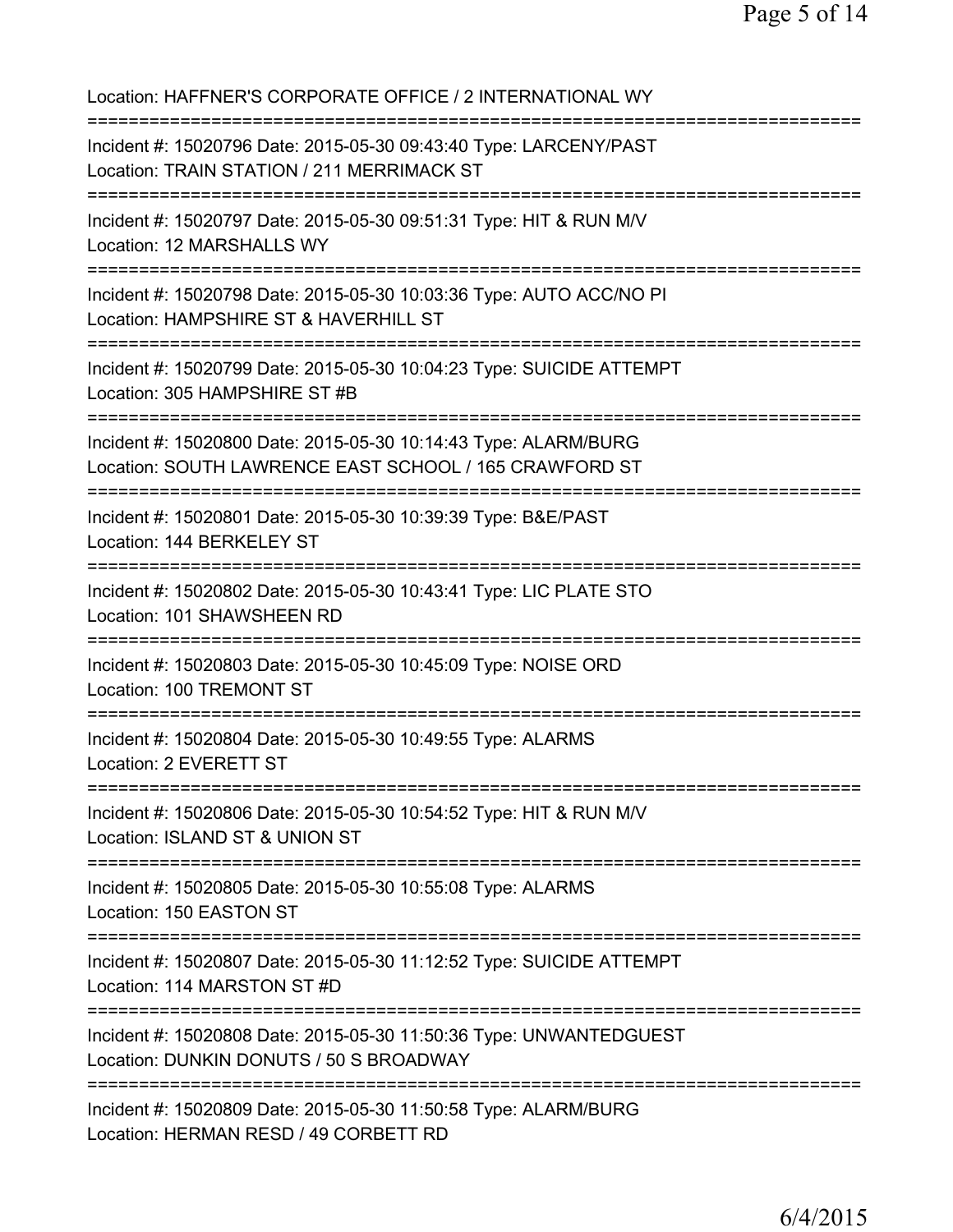| Incident #: 15020810 Date: 2015-05-30 12:17:37 Type: 911 HANG UP<br>Location: GLAMOUR BOUTIQUE / 165 LAWRENCE ST                      |
|---------------------------------------------------------------------------------------------------------------------------------------|
| Incident #: 15020811 Date: 2015-05-30 12:23:48 Type: SUS PERS/MV<br>Location: BROADWAY & CANAL ST                                     |
| Incident #: 15020812 Date: 2015-05-30 12:38:42 Type: NEIGHBOR PROB<br>Location: 225 LAWRENCE ST                                       |
| Incident #: 15020813 Date: 2015-05-30 12:46:36 Type: SUS PERS/MV<br>Location: MCDONALDS / 50 BROADWAY                                 |
| Incident #: 15020814 Date: 2015-05-30 12:59:54 Type: ALARMS<br>Location: ARLINGTON SCHOOL / 150 ARLINGTON ST                          |
| Incident #: 15020815 Date: 2015-05-30 13:17:50 Type: SUS PERS/MV<br>Location: SALEM & S UNION ST                                      |
| =========<br>Incident #: 15020816 Date: 2015-05-30 13:18:52 Type: LARCENY/PAST<br>Location: RELIEF'S IN / 1 MARKET ST                 |
| Incident #: 15020817 Date: 2015-05-30 13:33:32 Type: ALARMS<br>Location: 200 COMMON ST<br>=============================               |
| Incident #: 15020818 Date: 2015-05-30 13:44:04 Type: M/V STOP<br><b>Location: MERRIMACK ST</b>                                        |
| Incident #: 15020819 Date: 2015-05-30 14:30:31 Type: SUS PERS/MV<br>Location: 200 COMMON ST                                           |
| ==========================<br>Incident #: 15020820 Date: 2015-05-30 14:32:37 Type: LOUD NOISE<br>Location: 116 ABBOTT ST (REAR ALLEY) |
| Incident #: 15020821 Date: 2015-05-30 14:45:59 Type: DISTURBANCE<br>Location: 10 LEXINGTON ST                                         |
| Incident #: 15020822 Date: 2015-05-30 14:49:34 Type: MISSING PERS<br>Location: 53 CAMBRIDGE ST                                        |
| Incident #: 15020823 Date: 2015-05-30 14:50:55 Type: SUS PERS/MV<br><b>Location: PEMBERTON WY</b>                                     |
|                                                                                                                                       |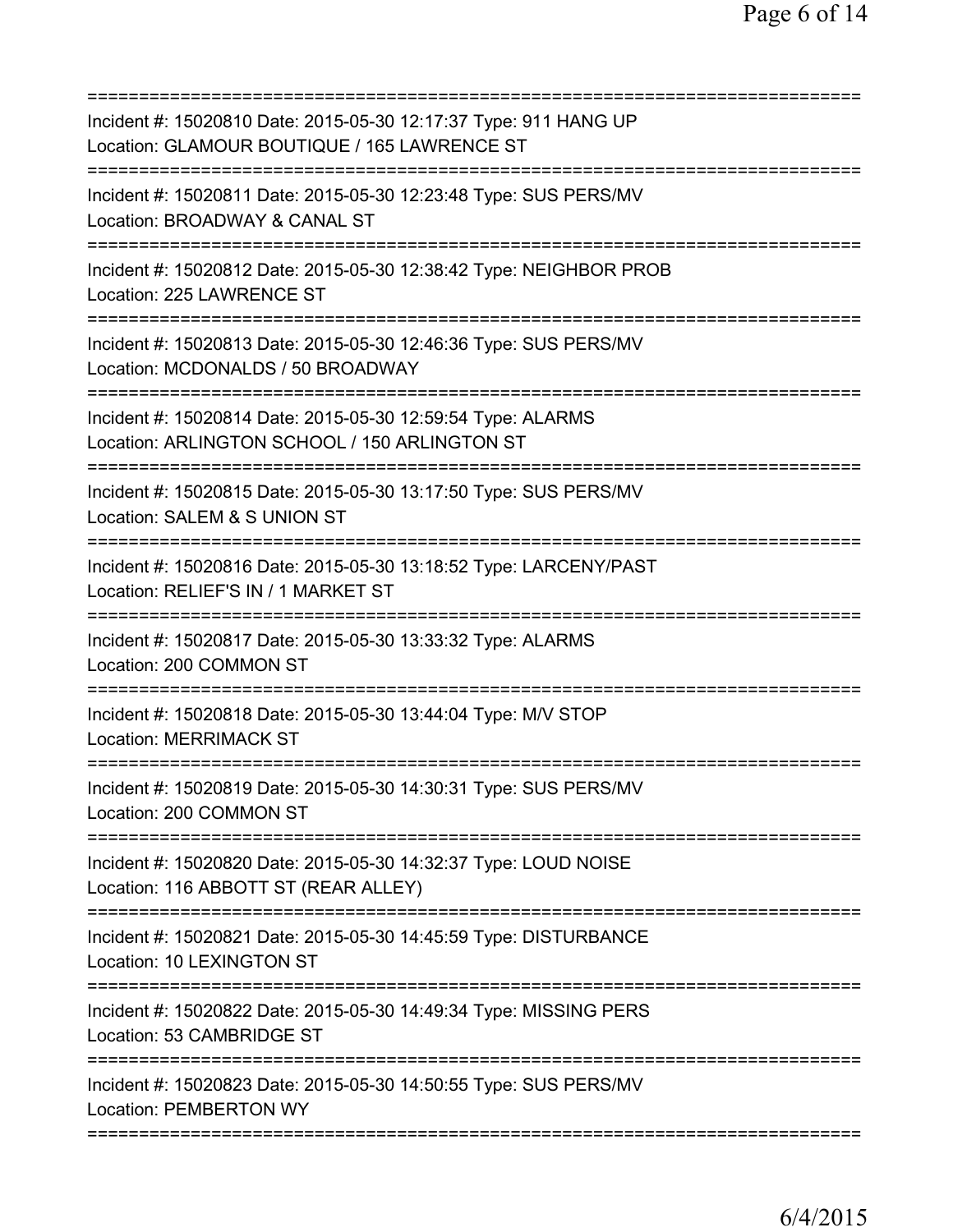| Incident #: 15020824 Date: 2015-05-30 14:52:51 Type: ALARM/BURG<br>Location: MORALES / 50 TENNEY ST                                                          |
|--------------------------------------------------------------------------------------------------------------------------------------------------------------|
| Incident #: 15020825 Date: 2015-05-30 14:53:44 Type: NOISE ORD<br>Location: EVERETT ST & ROWE ST                                                             |
| Incident #: 15020826 Date: 2015-05-30 15:22:52 Type: MAN DOWN<br>Location: 35 S BROADWAY                                                                     |
| Incident #: 15020827 Date: 2015-05-30 15:50:22 Type: INVESTIGATION<br>Location: RELIEF'S IN / 1 MARKET ST                                                    |
| Incident #: 15020828 Date: 2015-05-30 15:50:51 Type: NOISE ORD<br>Location: 34 MILTON ST<br>:============================                                    |
| Incident #: 15020829 Date: 2015-05-30 15:53:13 Type: CK WELL BEING<br>Location: MANCHESTER ST & MAY<br>:============                                         |
| Incident #: 15020830 Date: 2015-05-30 16:02:47 Type: DISTURBANCE<br>Location: 4 KENDALL ST<br>:=================================                             |
| Incident #: 15020831 Date: 2015-05-30 16:11:07 Type: AUTO ACC/NO PI<br>Location: 40 UNION ST<br>:====================                                        |
| Incident #: 15020832 Date: 2015-05-30 16:14:57 Type: WARRANT SERVE<br>Location: 22 WOODLAND ST                                                               |
| Incident #: 15020833 Date: 2015-05-30 16:17:22 Type: ASSIST FIRE<br>Location: EATON ST                                                                       |
| Incident #: 15020834 Date: 2015-05-30 16:23:36 Type: DOMESTIC/PAST<br>Location: 31 KENDRICK ST FL 3                                                          |
| Incident #: 15020835 Date: 2015-05-30 16:34:57 Type: MV/BLOCKING<br>Location: 400 HAMPSHIRE ST                                                               |
| Incident #: 15020837 Date: 2015-05-30 16:37:17 Type: KEEP PEACE<br>Location: 207 S UNION ST #A                                                               |
| :=============================<br>Incident #: 15020836 Date: 2015-05-30 16:37:23 Type: ALARMS<br>Location: 481 HAVERHILL ST<br>----------------------------- |
| Incident #: 15020838 Date: 2015-05-30 16:40:58 Type: UNKNOWN PROB                                                                                            |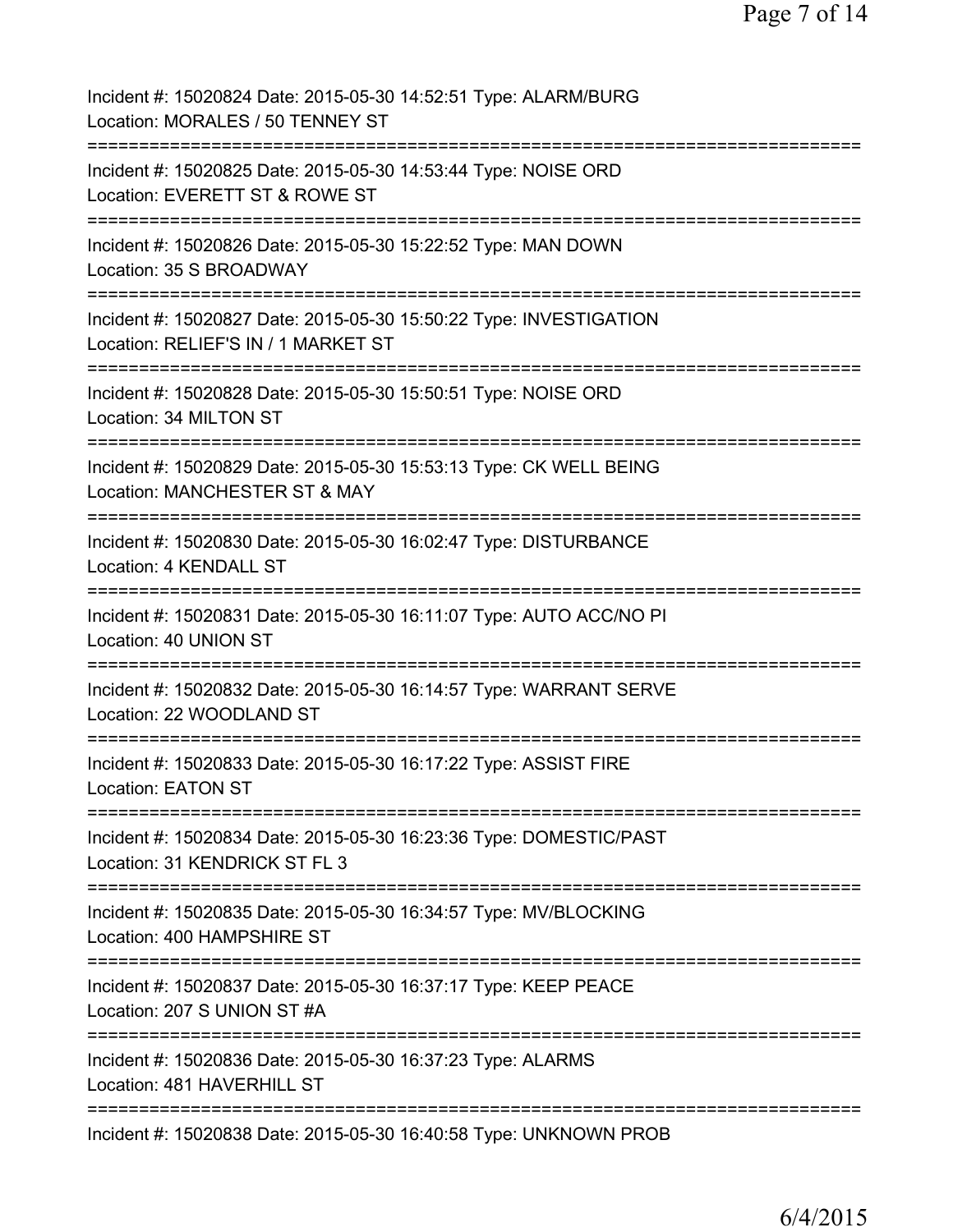Location: 44 HAMPSHIRE ST =========================================================================== Incident #: 15020839 Date: 2015-05-30 16:49:18 Type: LIC PLATE STO Location: 66 E HAVERHILL ST =========================================================================== Incident #: 15020840 Date: 2015-05-30 17:08:17 Type: NOISE ORD Location: EATON ST & EVERETT ST =========================================================================== Incident #: 15020841 Date: 2015-05-30 17:12:18 Type: CK WELL BEING Location: 47 S BOWDOIN ST =========================================================================== Incident #: 15020842 Date: 2015-05-30 17:26:28 Type: INVESTIGATION Location: 32 LAWRENCE ST =========================================================================== Incident #: 15020843 Date: 2015-05-30 17:34:00 Type: NOISE ORD Location: FANTASTIC MARKET / 388 HAMPSHIRE ST =========================================================================== Incident #: 15020844 Date: 2015-05-30 17:43:04 Type: UNATENEDCHILD Location: 76 NEWTON ST =========================================================================== Incident #: 15020845 Date: 2015-05-30 17:53:26 Type: SUS PERS/MV Location: 16 OSGOOD ST =========================================================================== Incident #: 15020846 Date: 2015-05-30 17:54:02 Type: ALARM/BURG Location: RESD; JAQUELINE SABINO / 226 PHILLIPS ST =========================================================================== Incident #: 15020847 Date: 2015-05-30 17:57:10 Type: FIGHT Location: 386 HAMPSHIRE ST =========================================================================== Incident #: 15020848 Date: 2015-05-30 18:08:04 Type: M/V STOP Location: ALMA ST & MYRTLE ST =========================================================================== Incident #: 15020849 Date: 2015-05-30 18:08:47 Type: NOISE ORD Location: 88 BUTLER ST =========================================================================== Incident #: 15020850 Date: 2015-05-30 18:12:36 Type: LARCENY/PAST Location: FEREANS AUTO REPAIR / 340 METHUEN ST =========================================================================== Incident #: 15020851 Date: 2015-05-30 18:14:38 Type: AUTO ACC/NO PI Location: 2 MILL ST =========================================================================== Incident #: 15020852 Date: 2015-05-30 18:23:06 Type: DISTURBANCE Location: 169 HAVERHILL ST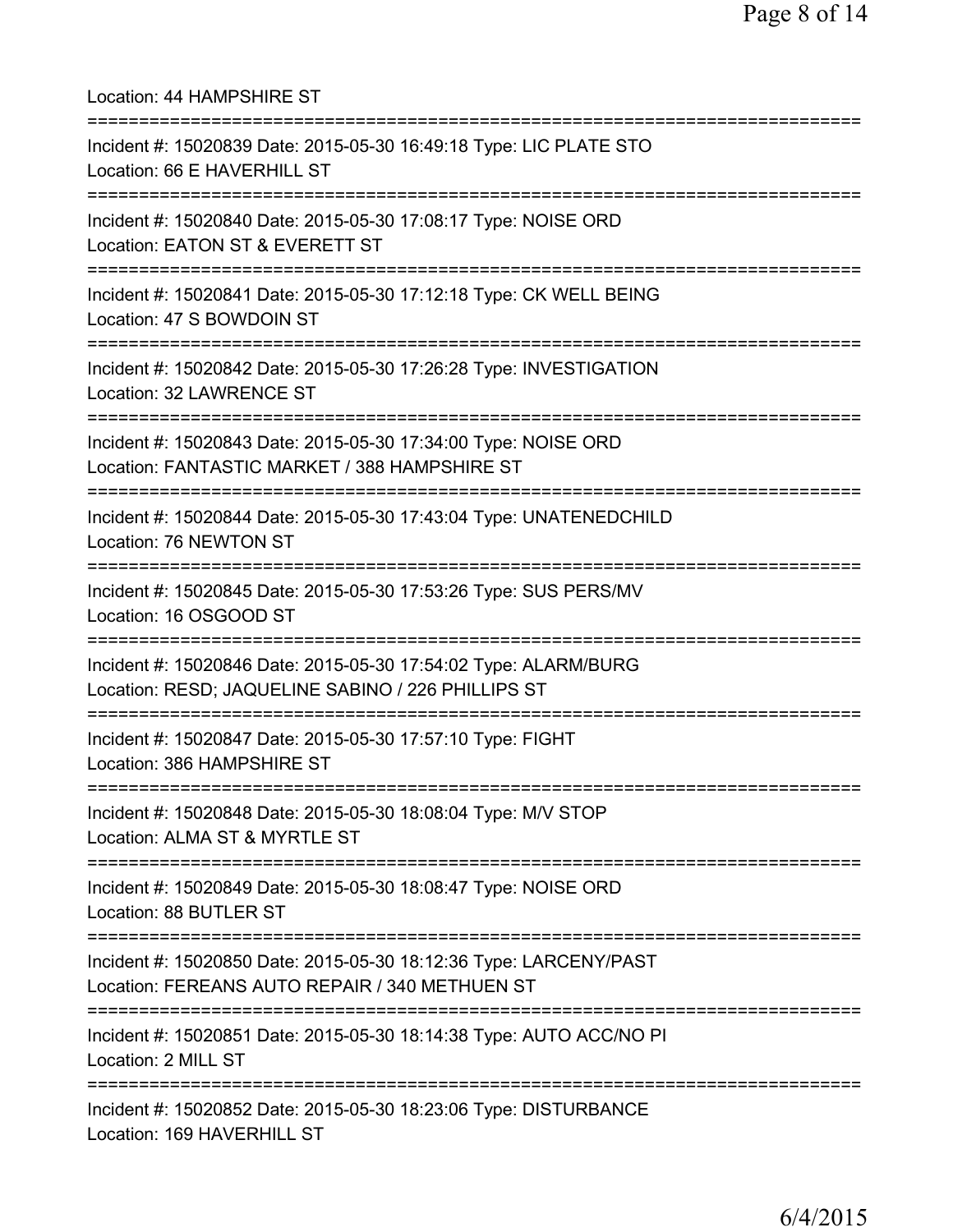| Incident #: 15020853 Date: 2015-05-30 18:25:28 Type: SHOPLIFTING<br>Location: SUPER LIQUOR / 35 S BROADWAY                                 |
|--------------------------------------------------------------------------------------------------------------------------------------------|
| Incident #: 15020854 Date: 2015-05-30 18:31:08 Type: TENANT PROB<br>Location: 208 CARLETON ST                                              |
| Incident #: 15020855 Date: 2015-05-30 18:33:02 Type: SHOPLIFTING<br>Location: CVS / 266 BROADWAY                                           |
| Incident #: 15020856 Date: 2015-05-30 18:34:37 Type: NOISE ORD<br>Location: 17 FRONT ST                                                    |
| Incident #: 15020857 Date: 2015-05-30 18:38:08 Type: DISORDERLY<br>Location: 48 BELLEVUE ST                                                |
| Incident #: 15020858 Date: 2015-05-30 18:56:45 Type: NOISE ORD<br>Location: 76 CENTRE ST                                                   |
| Incident #: 15020859 Date: 2015-05-30 19:03:49 Type: NOISE ORD<br>Location: AVON ST & TRINITY ST                                           |
| Incident #: 15020860 Date: 2015-05-30 19:07:06 Type: DISTURBANCE<br>Location: NAILS SALON SEXY / 74 COMMON ST<br>========================= |
| Incident #: 15020861 Date: 2015-05-30 19:16:10 Type: UNWANTEDGUEST<br>Location: 120 BUTLER ST                                              |
| Incident #: 15020862 Date: 2015-05-30 19:18:12 Type: NOISE ORD<br>Location: 10 HAWLEY ST                                                   |
| Incident #: 15020863 Date: 2015-05-30 19:18:22 Type: THREATS<br>Location: FINA HOUSE / 203 HAVERHILL ST                                    |
| Incident #: 15020864 Date: 2015-05-30 19:21:28 Type: NOISE ORD<br>Location: 76 PARK ST                                                     |
| Incident #: 15020865 Date: 2015-05-30 19:23:10 Type: LARCENY/PAST<br>Location: CVS PHARMACY / 266 BROADWAY                                 |
| Incident #: 15020866 Date: 2015-05-30 19:27:28 Type: NOISE ORD<br>Location: 146 MARGIN ST                                                  |
|                                                                                                                                            |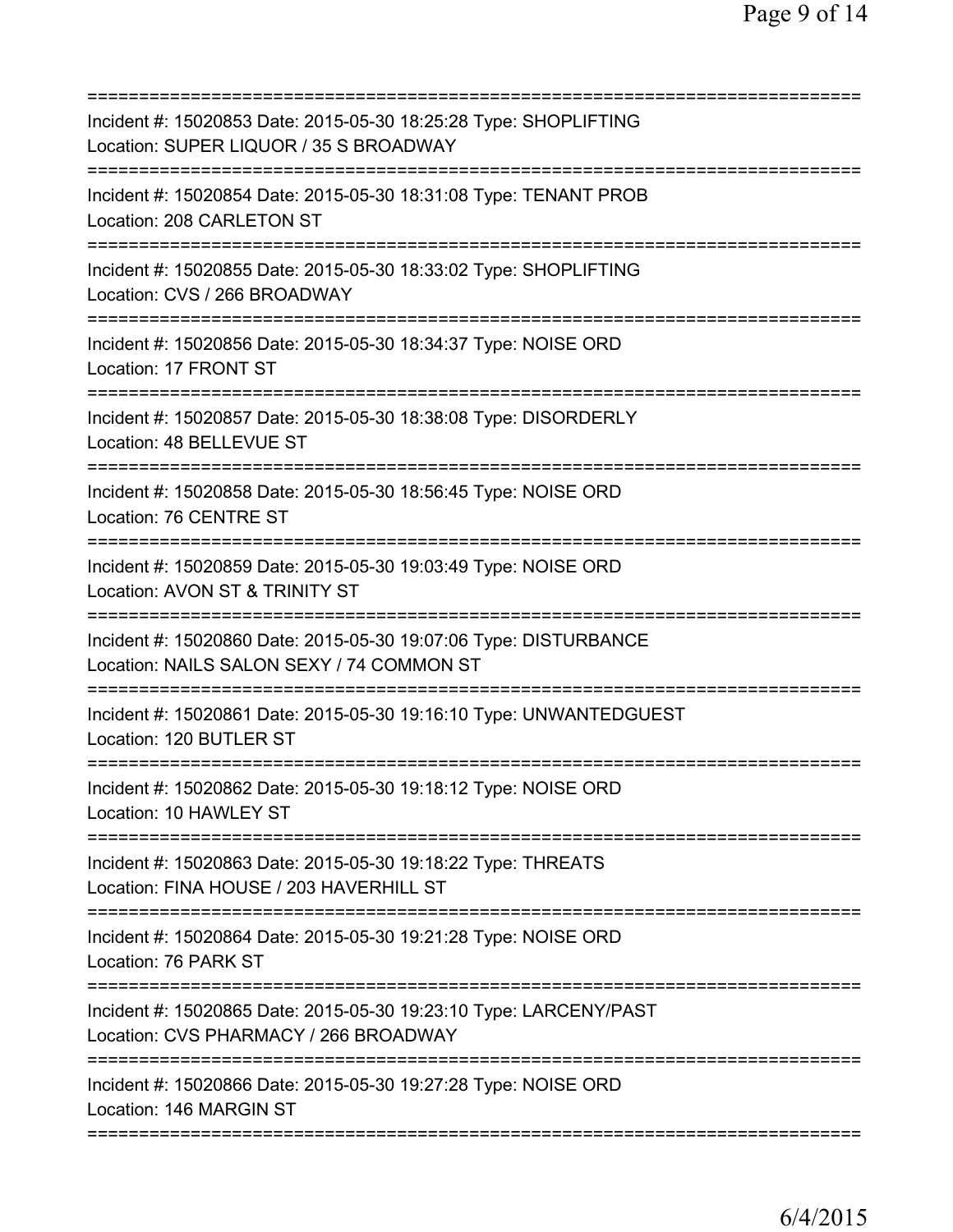Incident #: 15020867 Date: 2015-05-30 19:39:02 Type: AUTO ACC/UNK PI Location: S UNION ST & SALEM ST =========================================================================== Incident #: 15020868 Date: 2015-05-30 19:41:28 Type: DISTURBANCE Location: 22 FORDHAM RD =========================================================================== Incident #: 15020869 Date: 2015-05-30 19:44:33 Type: ALARM/BURG Location: MORA RESIDENCE / 660 LOWELL ST =========================================================================== Incident #: 15020870 Date: 2015-05-30 19:51:45 Type: NOISE ORD Location: 80 BUTLER ST =========================================================================== Incident #: 15020871 Date: 2015-05-30 19:56:20 Type: A&B PAST Location: SAM'S FOOD STORE / 389 BROADWAY =========================================================================== Incident #: 15020872 Date: 2015-05-30 20:03:07 Type: ALARM/BURG Location: FREDDOM TIRE / 160 S BROADWAY =========================================================================== Incident #: 15020873 Date: 2015-05-30 20:12:03 Type: ALARM/BURG Location: IGLISIA BAPTIST CHURCH / 3 GREEN ST =========================================================================== Incident #: 15020874 Date: 2015-05-30 20:15:32 Type: NOISE ORD Location: 32 SANBORN ST =========================================================================== Incident #: 15020875 Date: 2015-05-30 20:16:10 Type: UNWANTEDGUEST Location: 12 FALMOUTH ST FL 3 =========================================================================== Incident #: 15020876 Date: 2015-05-30 20:21:27 Type: M/V STOP Location: BOAT RAMP / null =========================================================================== Incident #: 15020877 Date: 2015-05-30 20:27:37 Type: MV/BLOCKING Location: 101 FOSTER ST =========================================================================== Incident #: 15020878 Date: 2015-05-30 20:29:25 Type: ALARM/BURG Location: SPECTOR TEXTILE PRODUCTS / 10 EMBANKMENT RD =========================================================================== Incident #: 15020879 Date: 2015-05-30 20:42:30 Type: ALARM/BURG Location: RESD; FRANCIS MORALES / 18 LIBERTY AV =========================================================================== Incident #: 15020880 Date: 2015-05-30 20:44:41 Type: NOISE ORD Location: 202 PROSPECT ST =========================================================================== Incident #: 15020881 Date: 2015-05-30 20:45:36 Type: NOISE ORD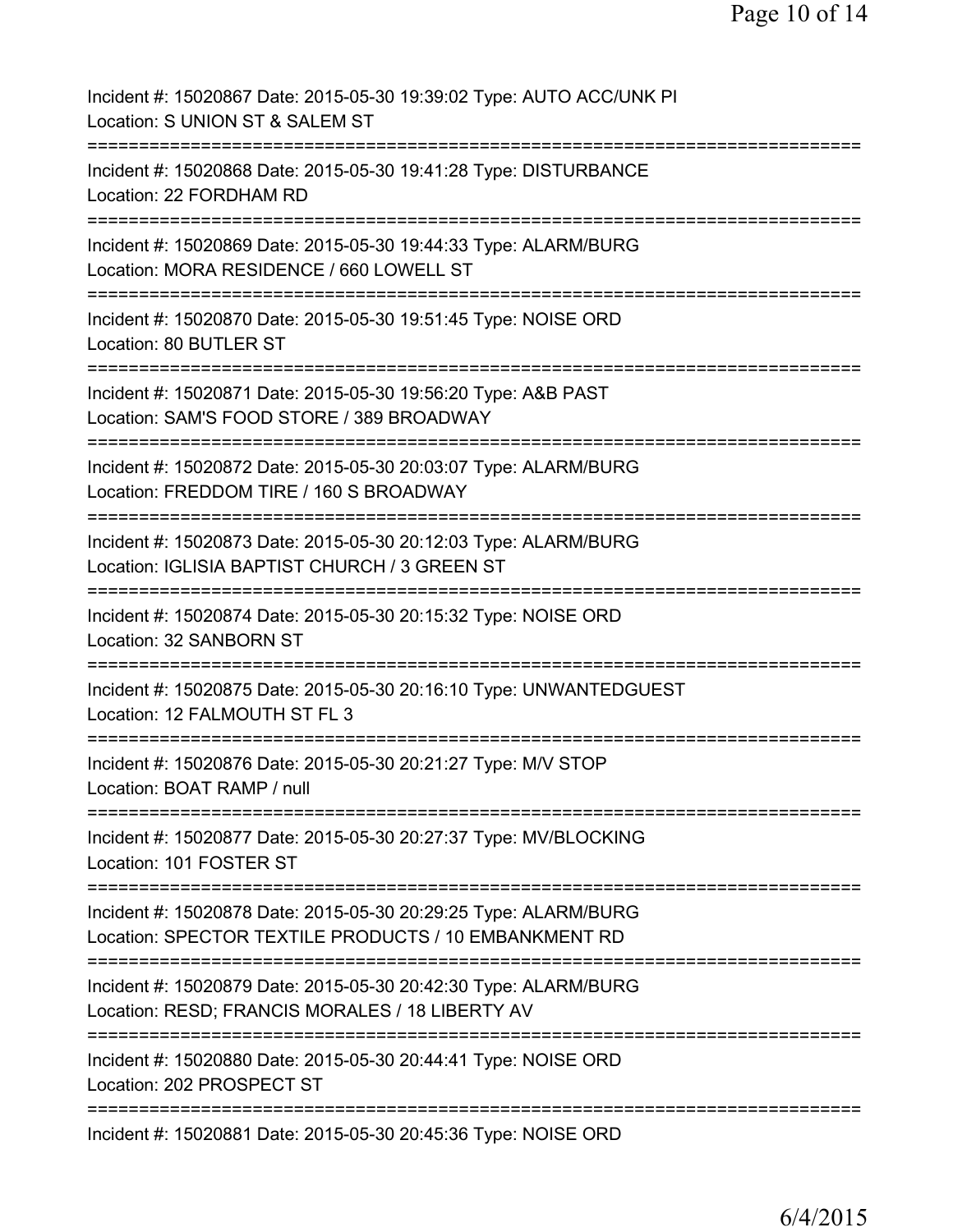Location: 15 BROOK ST =========================================================================== Incident #: 15020882 Date: 2015-05-30 20:48:13 Type: NOISE ORD Location: 6 RESERVOIR TER FL 1 =========================================================================== Incident #: 15020883 Date: 2015-05-30 21:03:22 Type: M/V STOP Location: 138 FRANKLIN ST =========================================================================== Incident #: 15020884 Date: 2015-05-30 21:07:01 Type: FIRE WORKS Location: 37 BOWDOIN ST =========================================================================== Incident #: 15020885 Date: 2015-05-30 21:08:40 Type: NOISE ORD Location: 30-32 CAMELLA TEOLI WY =========================================================================== Incident #: 15020886 Date: 2015-05-30 21:11:21 Type: MEDIC SUPPORT Location: 455 HAVERHILL ST =========================================================================== Incident #: 15020887 Date: 2015-05-30 21:13:41 Type: M/V STOP Location: 29 MT VERNON ST =========================================================================== Incident #: 15020889 Date: 2015-05-30 21:29:11 Type: NOISE ORD Location: DEWEY ST & TOWER HILL ST =========================================================================== Incident #: 15020888 Date: 2015-05-30 21:29:36 Type: AUTO ACC/NO PI Location: PARK ST & WILLOW ST =========================================================================== Incident #: 15020890 Date: 2015-05-30 21:34:03 Type: M/V STOP Location: BEACON AV =========================================================================== Incident #: 15020895 Date: 2015-05-30 21:36:15 Type: NOTIFICATION Location: 29 OLIVE AV =========================================================================== Incident #: 15020891 Date: 2015-05-30 21:36:49 Type: MV/BLOCKING Location: 144 BOXFORD ST =========================================================================== Incident #: 15020892 Date: 2015-05-30 21:42:36 Type: DOMESTIC/PROG Location: 157 MAY ST =========================================================================== Incident #: 15020893 Date: 2015-05-30 21:43:29 Type: NOISE ORD Location: 121 WILLOW ST FL 1 =========================================================================== Incident #: 15020894 Date: 2015-05-30 21:45:55 Type: NOISE ORD Location: ATTIKA / 1 MILL ST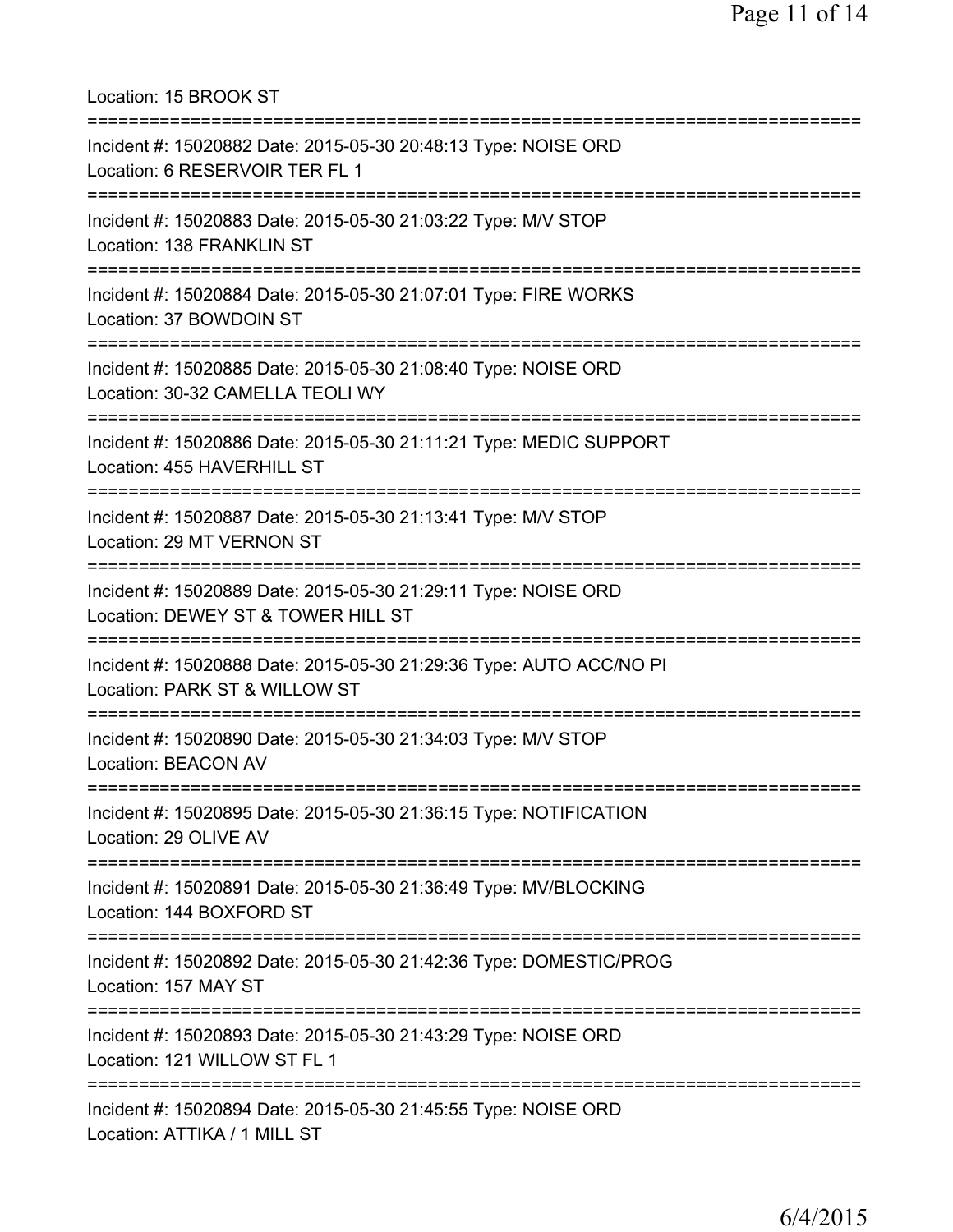| Incident #: 15020896 Date: 2015-05-30 21:48:58 Type: LOUD NOISE<br>Location: 6 HAVERHILL ST                                              |
|------------------------------------------------------------------------------------------------------------------------------------------|
| Incident #: 15020897 Date: 2015-05-30 21:55:31 Type: ALARM/BURG<br>Location: TMOBILE / 73 WINTHROP AV                                    |
| Incident #: 15020898 Date: 2015-05-30 22:06:27 Type: NOISE ORD<br>Location: FARNHAM ST & PARKER ST<br>========================           |
| Incident #: 15020899 Date: 2015-05-30 22:17:16 Type: NOISE ORD<br>Location: 32 BELLEVUE ST                                               |
| Incident #: 15020900 Date: 2015-05-30 22:18:29 Type: NOISE ORD<br>Location: SARATOGA ST & STEARNS AV<br>:=========================       |
| Incident #: 15020902 Date: 2015-05-30 22:19:17 Type: ALARM/BURG<br>Location: RESD; DAVID MCGRATH / 98 BRADFORD ST<br>------------------- |
| Incident #: 15020901 Date: 2015-05-30 22:19:34 Type: M/V STOP<br>Location: 4 EASTON ST                                                   |
| Incident #: 15020903 Date: 2015-05-30 22:25:42 Type: NOISE ORD<br>Location: MARIE LN & BARNARD RD                                        |
| Incident #: 15020905 Date: 2015-05-30 22:29:49 Type: MEDIC SUPPORT<br>Location: 170 FERRY ST                                             |
| Incident #: 15020904 Date: 2015-05-30 22:30:12 Type: M/V STOP<br>Location: HAFFNER'S GAS STATION / 69 PARKER ST                          |
| Incident #: 15020906 Date: 2015-05-30 22:33:59 Type: DISORDERLY<br>Location: HAMPTON ON BEACON / 11 DIAMOND ST                           |
| Incident #: 15020907 Date: 2015-05-30 22:41:19 Type: NOISE ORD<br>Location: 68 HAWLEY ST                                                 |
| Incident #: 15020908 Date: 2015-05-30 22:45:31 Type: NOISE ORD<br>Location: 76 CENTRE ST                                                 |
| Incident #: 15020909 Date: 2015-05-30 22:53:18 Type: NOISE ORD<br>Location: 28 WALNUT                                                    |
|                                                                                                                                          |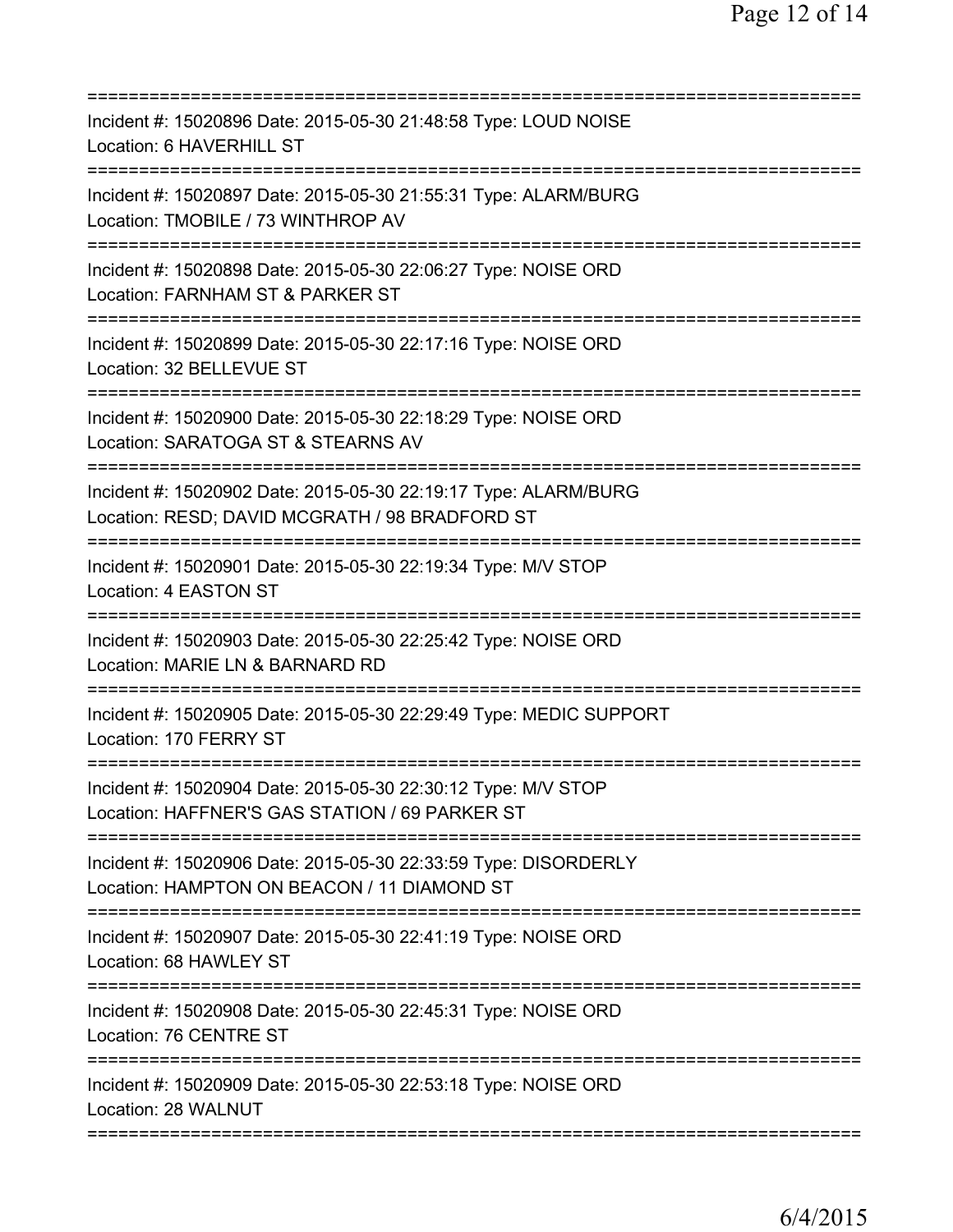| Incident #: 15020910 Date: 2015-05-30 22:55:39 Type: KEEP PEACE<br>Location: 27 1/2 SUMMER ST FL 2           |
|--------------------------------------------------------------------------------------------------------------|
| Incident #: 15020911 Date: 2015-05-30 23:00:10 Type: DISTURBANCE<br>Location: 2 YALE ST                      |
| Incident #: 15020912 Date: 2015-05-30 23:02:42 Type: UNKNOWN PROB<br>Location: 55 FERRY ST FL 2              |
| Incident #: 15020913 Date: 2015-05-30 23:07:46 Type: NOISE ORD<br>Location: 414 HOWARD ST FL 1               |
| Incident #: 15020914 Date: 2015-05-30 23:15:00 Type: NOISE ORD<br>Location: 368 HAMPSHIRE ST                 |
| Incident #: 15020915 Date: 2015-05-30 23:15:51 Type: M/V STOP<br>Location: 370 AMES ST                       |
| Incident #: 15020916 Date: 2015-05-30 23:18:31 Type: SHOTS FIRED<br>Location: 59 BROOK ST                    |
| Incident #: 15020917 Date: 2015-05-30 23:21:33 Type: SUS PERS/MV<br>Location: DUNKIN DONUTS / 581 ANDOVER ST |
| Incident #: 15020918 Date: 2015-05-30 23:21:51 Type: NOISE ORD<br>Location: 108 BUTLER ST FL 1               |
| Incident #: 15020919 Date: 2015-05-30 23:39:28 Type: FIGHT<br>Location: 40 MONTGOMERY ST FL 1                |
| Incident #: 15020920 Date: 2015-05-30 23:46:42 Type: SUS PERS/MV<br>Location: 21 W KENNETH ST                |
| Incident #: 15020921 Date: 2015-05-30 23:48:58 Type: NOISE ORD<br>Location: 91 BELKNAP ST                    |
| Incident #: 15020922 Date: 2015-05-30 23:50:26 Type: NOISE ORD<br>Location: 113 ANDOVER ST FL 2              |
| Incident #: 15020923 Date: 2015-05-30 23:58:20 Type: DOMESTIC/PROG<br>Location: 105 SPRUCE ST FL 2           |
|                                                                                                              |